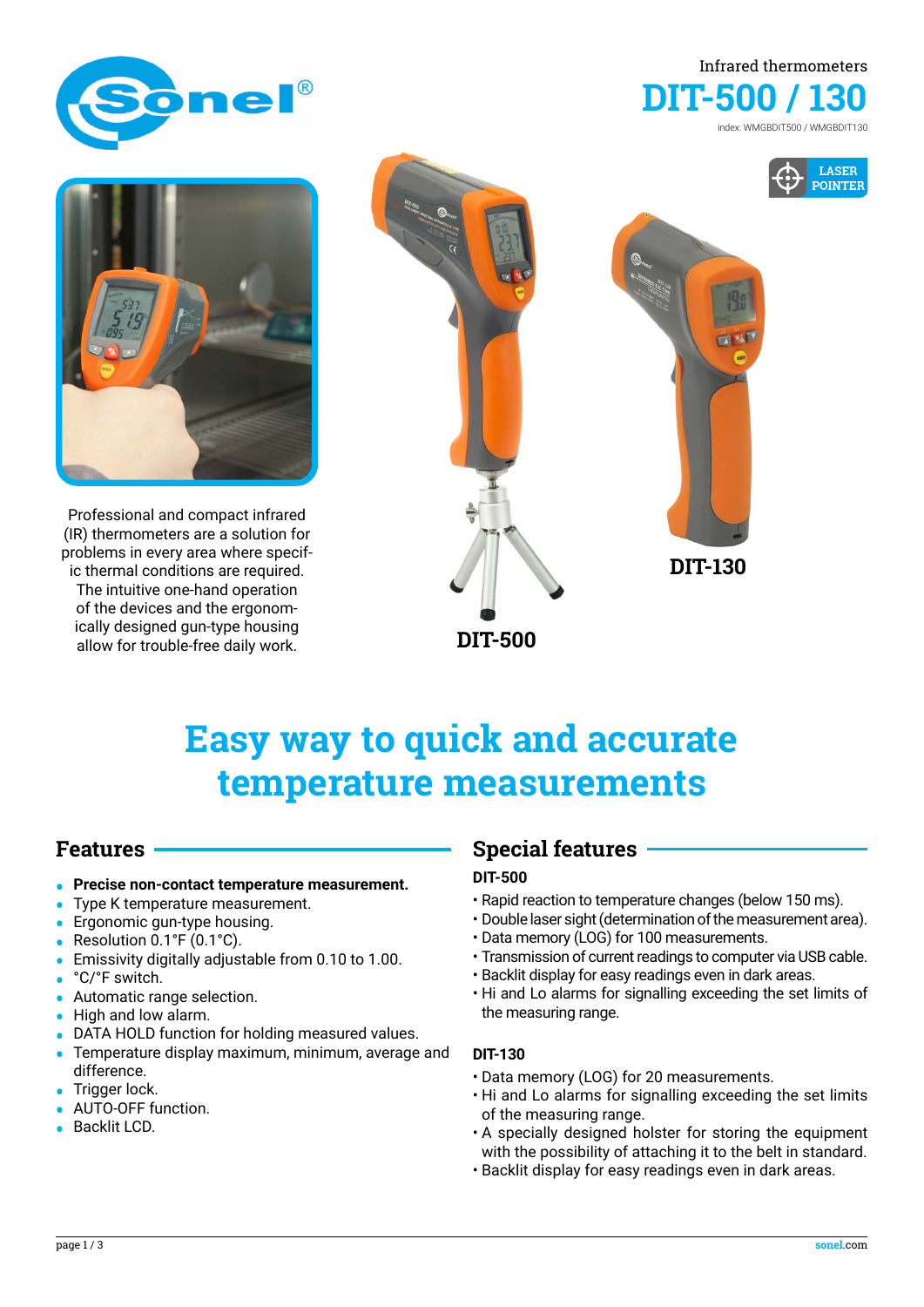

HVACR areas



Electrical areas



Mechanical areas



Industry areas



Holster included (DIT-130 only)

### **Infrared measurements**

Infrared temperature meters are used to determine the surface temperature of the tested object. The optical system of the instrument detects the radiation that is emitted, reflected and transmitted, then gathers them and focuses it in the detector. The electronic system converts the optical data into a temperature value. To increase the precision of measurement and facilitate targeting, the device is equipped with a laser pointer.

#### **Infrared radiation**

Infrared radiation is generated by the movement of electrons inside the atoms of a given material. It is electromagnetic radiation with a wavelength in the range of 780 nm…1 mm. It is emitted by any material with temperature above 0°K (-273.15°C). The emission increases with increasing temperature, whereas the wavelength decreases.



#### **Emissivity factor**

It is a parameter that determines the ability of a material to emit infrared radiation. Its values are in the range 0…1.

- A value equal to 1 is the emissivity of a black body that absorbs all radiation.
- A value equal to 0 is the emissivity of a white body (reflecting 100% of radiation).

Each object has its own emissivity factor, depending on the type of material, surface roughness, viewing angle, wavelength and temperature.

#### **The D:S ratio**

The D:S ratio (distance to spot) determines the relationship between **the distance of the pyrometer** from the tested object and t**he diameter of its circular field of view**, from where it collects the radiation. The tested area becomes larger as the meter moves away from it, i.e. the share of the tested object's area in this field decreases. Hence, the smaller is the measured target, the smaller should be the distance to it. Therefore, the D:S ratio has a significant influence on the accuracy and precision of the temperature reading.